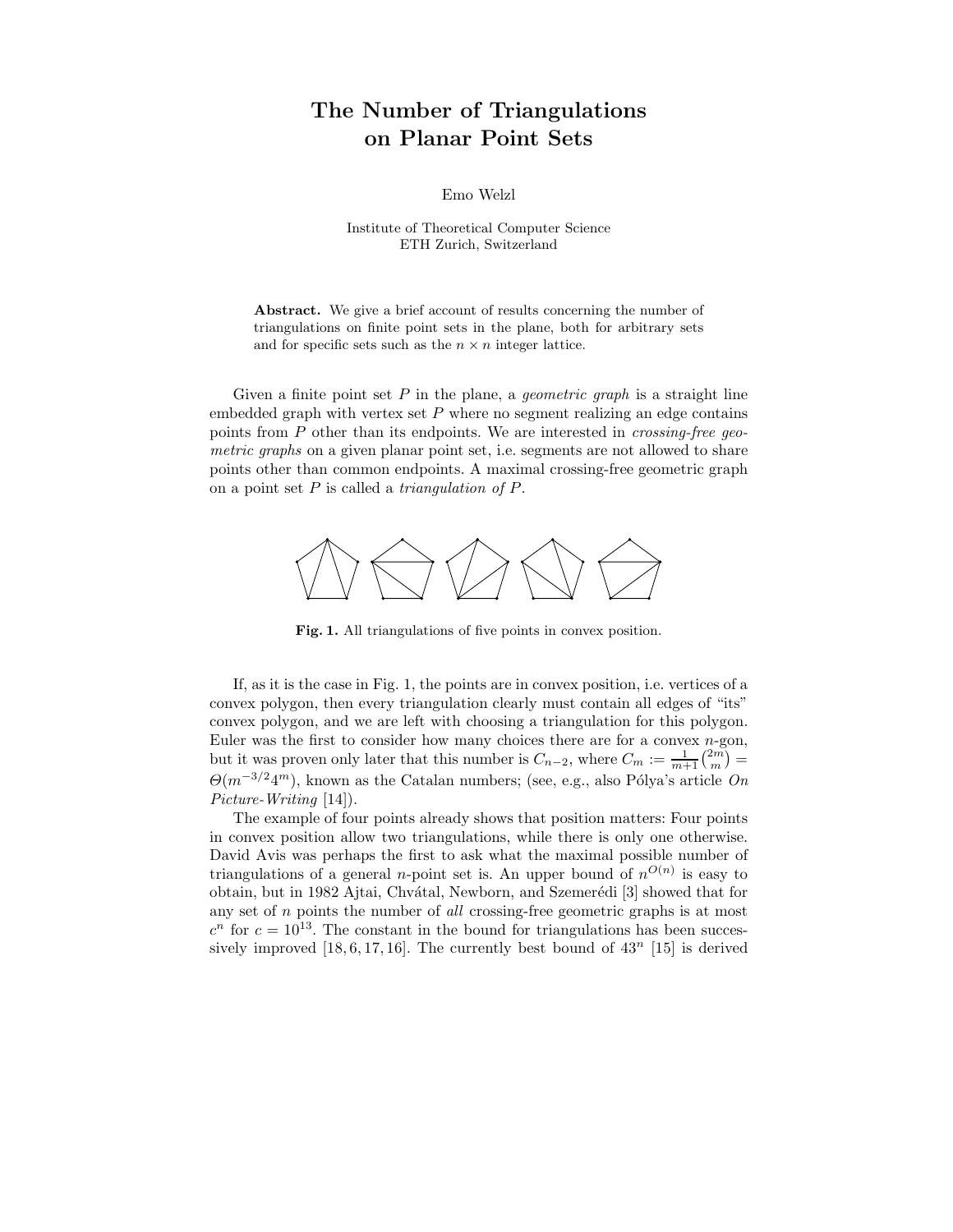via considering random triangulations of finite point sets in general position with triangular convex hull. For a random non-extreme vertex in such a random triangulation one can show that it has degree 3 with probability at least  $\frac{1}{43}$  ("random" refers here always to "uniformly at random"); interestingly, this yields the claimed bound on the number of triangulations.

Note that every crossing-free geometric graph is contained in some triangulation and a triangulation has at most  $3n-6$  edges. Therefore, any bound of the form  $\tau^n$  for triangulations yields a bound of  $2^{3n-6}\tau^n < (8\tau)^n$  for all crossing-free geometric graphs; so this stands at  $344^n$ .

The  $43^n$ -bound is probably far from optimal. On the other end  $[2]$  show that there are sets of n points with as many as  $\Omega(8.48^n)$  triangulations.

Lattice triangulations. The extremal properties for general point sets are still wide open, but even for "simple" concrete point sets the number of triangulations seems hard to analyze. One such example is the  $n \times n$  integer lattice  $L_{n \times n}$  :=  $\{0, 1, \ldots, n\}^2$  (with  $(n + 1)^2$  points); see [9] for a brief discussion of problems where lattice triangulations occur.



Fig. 2. Triangulated  $20 \times 20$  lattice.

The number of triangulations of  $L_{n \times n}$  was first shown in [13] to be at most  $64^{n^2}$  (this is, in fact, more than the general upper bound known today). Anclin [4] improved that to  $8^{n^2}$  with the following argument: First, it is easy to show that in every triangulation each edge contains exactly one of the half-integral points  $(\frac{1}{2}{0,1,\ldots,2n})^2 \backslash L_{n \times n}$  as its midpoint, and, conversely, every such halfintegral point lies on one of the edges. Second, he proves that if we choose the edges through these half-integral points in a row by row and left-to-right fashion, then at each point there are at most two choices compatible with the edges chosen so far. Half-integral points on the boundary leave no choice, so there are at most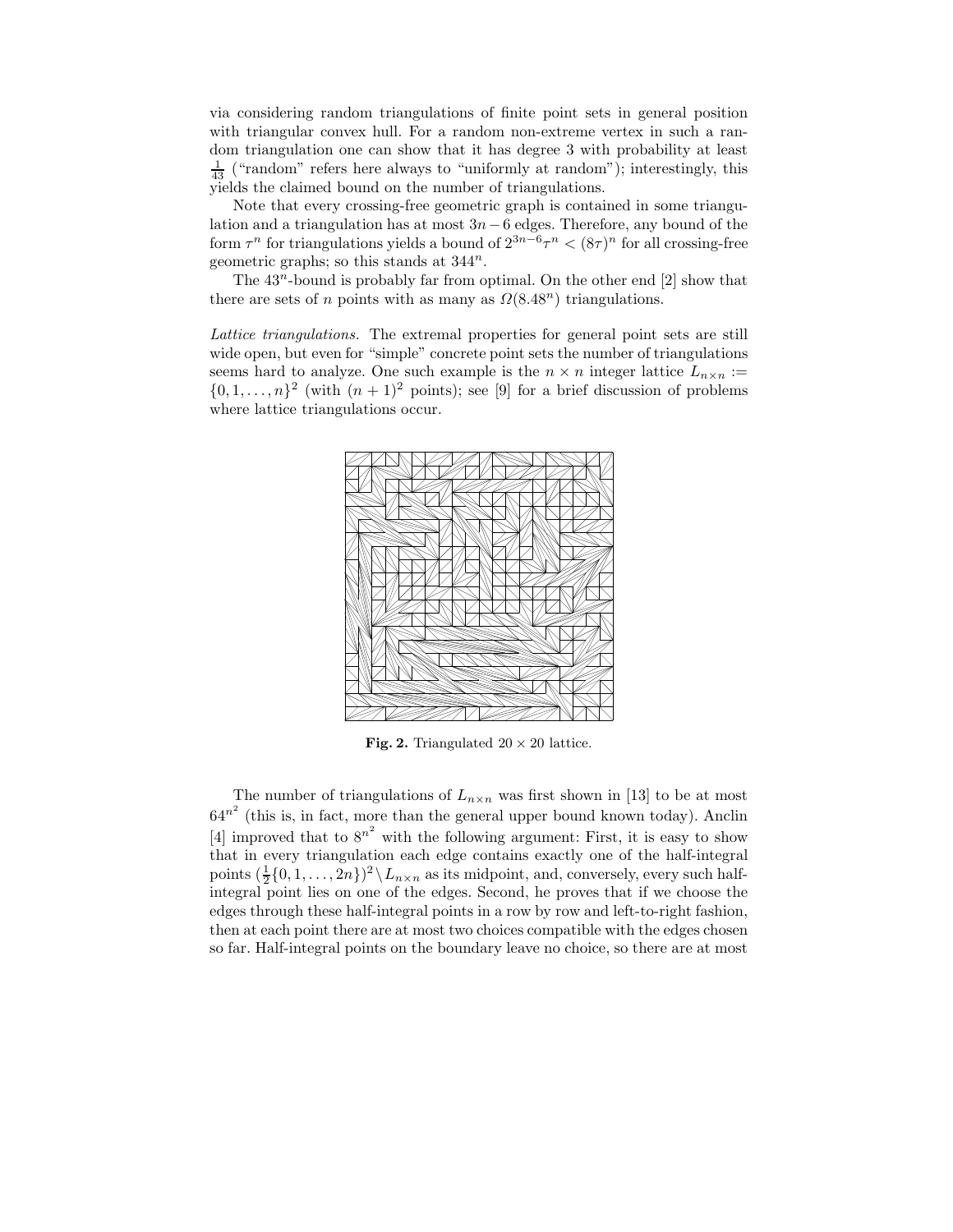$3n^2 - 2n$  binary choices to be made which readily yields the  $8^{n^2}$  bound. As one soon realizes, even interior half-integral points often allow only one choice as we get to them, which indicates that the bound over counts. Indeed, [10] argue that the bound can be set to  $O(6.86^{n^2})$ , the best estimate currently known. The existence of at least  $\Omega(4.15^{n^2})$  triangulations on  $L_{n \times n}$  was certified in [9].

Other special point sets. There are a few special types of configurations other than convex position for which the number of triangulations is known; see Fig. 3 for such sets (we skip formal definitions of the configurations and we ignore polynomial factors in the counting).



Fig. 3. The double circle (20 points), the double chain (18 points), and the double zig-zag chain (18 points). Edges shown are those which have to appear in every triangulation of the set

The double circle has  $\sqrt{12}^n$ ,  $\sqrt{12} \approx 3.4641$ , triangulations [8], which is obviously significantly less than for convex position and the smallest number known for n points in general position (no three points on a line). For some time the double chain considered in [7] with  $8<sup>n</sup>$  triangulations was the set exhibiting the most triangulations known, but then [2] analyzed the double zig-zag chain with  $\sqrt{72}^n$ ,  $\sqrt{72} \approx 8.4853$ , triangulations.

Algorithmic aspects. In [5] it is shown that the set of all triangulations of a point set can be enumerated in time  $O(t \cdot \text{poly}(n))$ , where t is the number of triangulations. But when it comes to counting, i.e. computing this number  $t$ , nothing is known at all other than some heuristics [1].

An interesting related question is that of the mixing rate of the random walk on the flip graph of all triangulations of a given point set. In this graph the triangulations represent vertices, and two triangulations are adjacent if we can obtain one from the other by removing one edge and replacing it by another one (an operation called edge-flip). This graph is connected and has diameter  $O(n^2)$ . A random walk (with some waiting time for technical reasons) will eventually produce a random triangulation, but nothing is known about the time it takes for that to happen—other than the case of points in convex position, where polynomial time mixing has been demonstrated [11, 12]. Polynomial time mixing of this random walk would imply polynomial time generation of an approximate